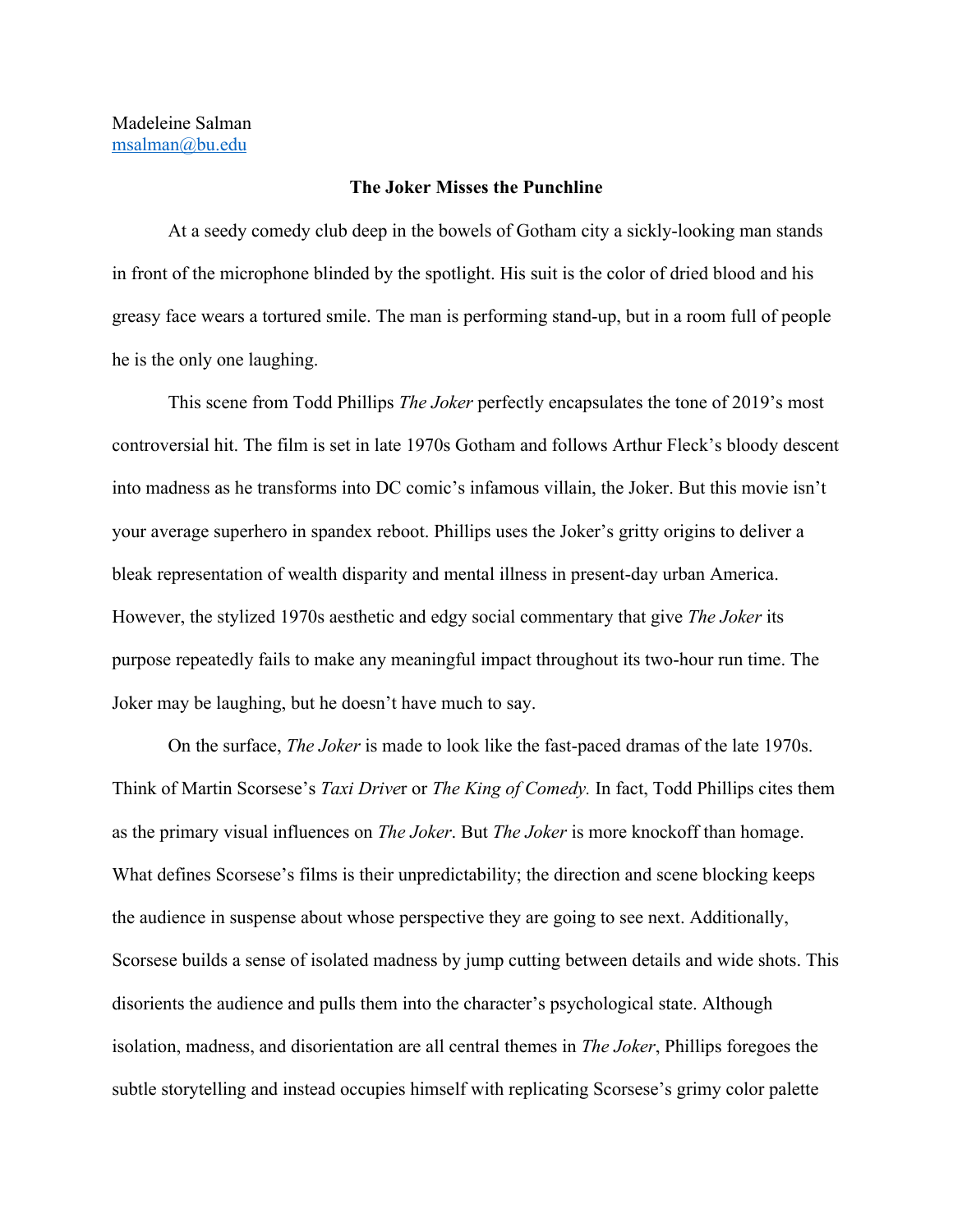and washed out lighting. Phillips does a good job at visually immersing the audience in the films depressing tone, but the cinematography feels like a flat filter. It just doesn't penetrate the central plot as compellingly as the visuals in Scorsese's films. Leaving us with a sequence well composed but emotional empty pictures. Phillips gives us pennies on Scorsese's cinematic dollar, and I left the theater feeling shortchanged.

*The Joker's* visuals aren't the only disappointment. The film is smothered by several tonal issues that can all attributed to its director. For starters, the Joker's attempt at a bold commentary is mired down by its own provocativeness. Rather than presenting a thoughtful criticism on wealth and power in America, Phillips bludgeons us with one "woke" set piece after another. In one particular scene, Arthur Fleck is on a late-night talk show with his idol, Murray Franklin (Robert De Niro). After graphically murdering Murray on air, Fleck turns to the instudio audience and delivers a call to arms. He tells the "have-nots" to rise up against the "haves" and to extract justice by setting the city ablaze and the destroying inequality it represents. Here, Phillips touches on real issues that deserve to be explored in mainstream film but presents them in a way that is all-too-obviously done for shock value and tweetablility. Ultimately cancelling out their intended effect. Essentially, *The Joker* is like a goth girl in high school. Its more concerned with looking edgy and being "different" than with offering any new ideas or thoughtful insight about the social issues it's trying to embody.

Phillips also condescends to his audience. He relies on large displays of civil unrest, violence, and outbursts of uncontrollable laughter to tell the story of a mentally ill man struggling in a broken city. This in your face style filmmaking may work for Todd Phillip's other films like The Hangover, because the outrageous punchlines require obvious set ups. But cerebral, political films like *The Joker* require a lighter touch. For the film to succeed, Phillips